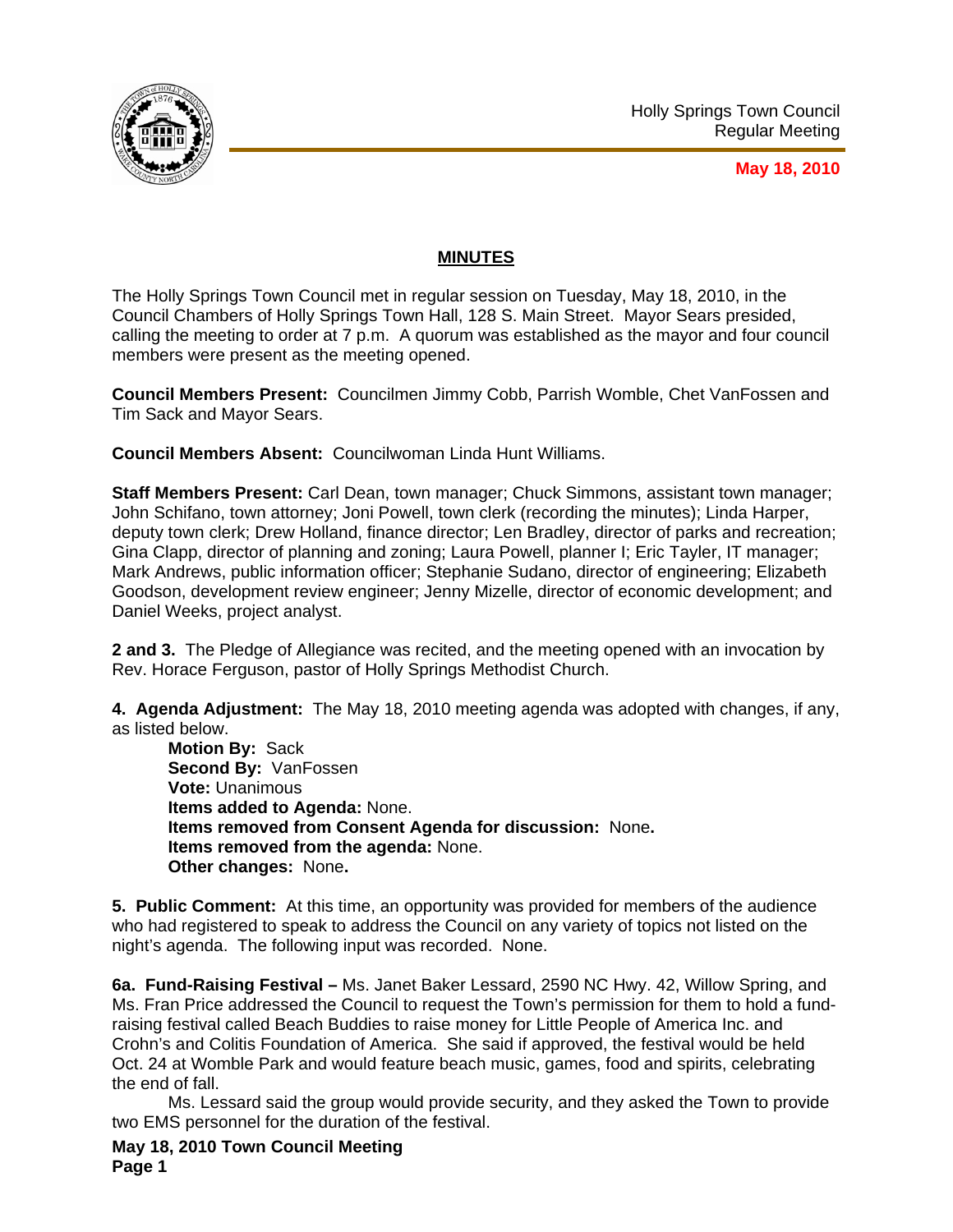Mr. Schifano said an ordinance revision would be required to allow the sale of alcohol at Womble Park since the current ordinance allows alcohol service at Womble Park only in the event of a town-sponsored fall festival.

Council members indicated that they would have no problem with an ordinance revision that would allow the sale of beer and wine, with the same restrictions that are in place for Bass Lake Park. Event hosts and hostesses would have to provide police officers for security.

**Action:** The Council approved a motion to grant permission to citizens to hold an event called Beach Buddies on Sunday, Oct. 24, 2010 at Womble Park to benefit Little People of America Inc. and Crohn's and Colitis Foundation of America and to include the sales of food, beer and wine, pending an ordinance revision.

**Motion By:** Sack **Second By:** Womble **Vote:** Unanimous

**7a. Public Hearing: 10-SEU-02, The Woods at Avent Ferry –** Ms. Laura Powell said the Town has received a request for a multi-family assisted-living development to be located at 780 Avent Ferry Road.

She said the development would consist of two three-story buildings totaling 115 units situated in the rear of the property. This development would be geared to seniors as there would be lounge areas on each floor, community garden plots, and a picnic shelter. Additionally, the bedroom breakdown does support the intended residents. Specifically, in Building One, 47 of the 68 total units would be one-bedroom; the remaining 21 would be twobedroom. In Building Two, 33 of the 47 units would be one-bedroom, and the remaining 14 would be two-bedroom.

 Ms. Powell said the developer also would be constructing a public greenway that would ultimately connect to Avent Acres as well as Avent Ferry Road down to G.B. Alford Highway, as adjacent properties develop.

 She said the project plan does show a density of 24.36 dwelling units per acre. The zoning of the property is R-MF-8, which allows for 8 units per acre; however, the applicant has submitted an application for a variance of development standards for this density increase.

The applicant also has submitted a variance of development standards to allow for the trash enclosure to be located in front of the front building line, Ms. Powell said.

She noted for the Council that it would be considering this variance request because this project is a Special Exception Use. Since variances are required to be considered under a quasi-judicial manner, the Planning Board did not discuss or offer a recommendation to the Town Council regarding the proposed density increase as all recommendations and discussions related to the variance request are to be completed under sworn testimony in the public hearing.

She said for this reason, the project was presented at the Planning Board meeting as if the increased density variance had been approved. If the Town Council does not grant the variance, the plans would have to be amended to meet UDO requirements and be brought back through the review process.

Councilman Cobb noted that the Planning Board had reviewed the petition and recommended approval 7-1. He asked why the dissenting vote was offered.

Amy Wazenegger, Planning Board member, addressed the Council to provide a report of some of the Planning Board's discussion. She summarized that the Planning Board discussed concerns over the intensity of the use, which is more intense than the single-family residential properties adjacent to the site. She added that some members noted concerns about additional perimeter landscaping and the height differential between the proposed buildings and the homes nearby.

Councilman Sack asked if fire emergency vehicle traffic access at the rear of the property was adequate, although he realizes the building is planned to be equipped with sprinklers.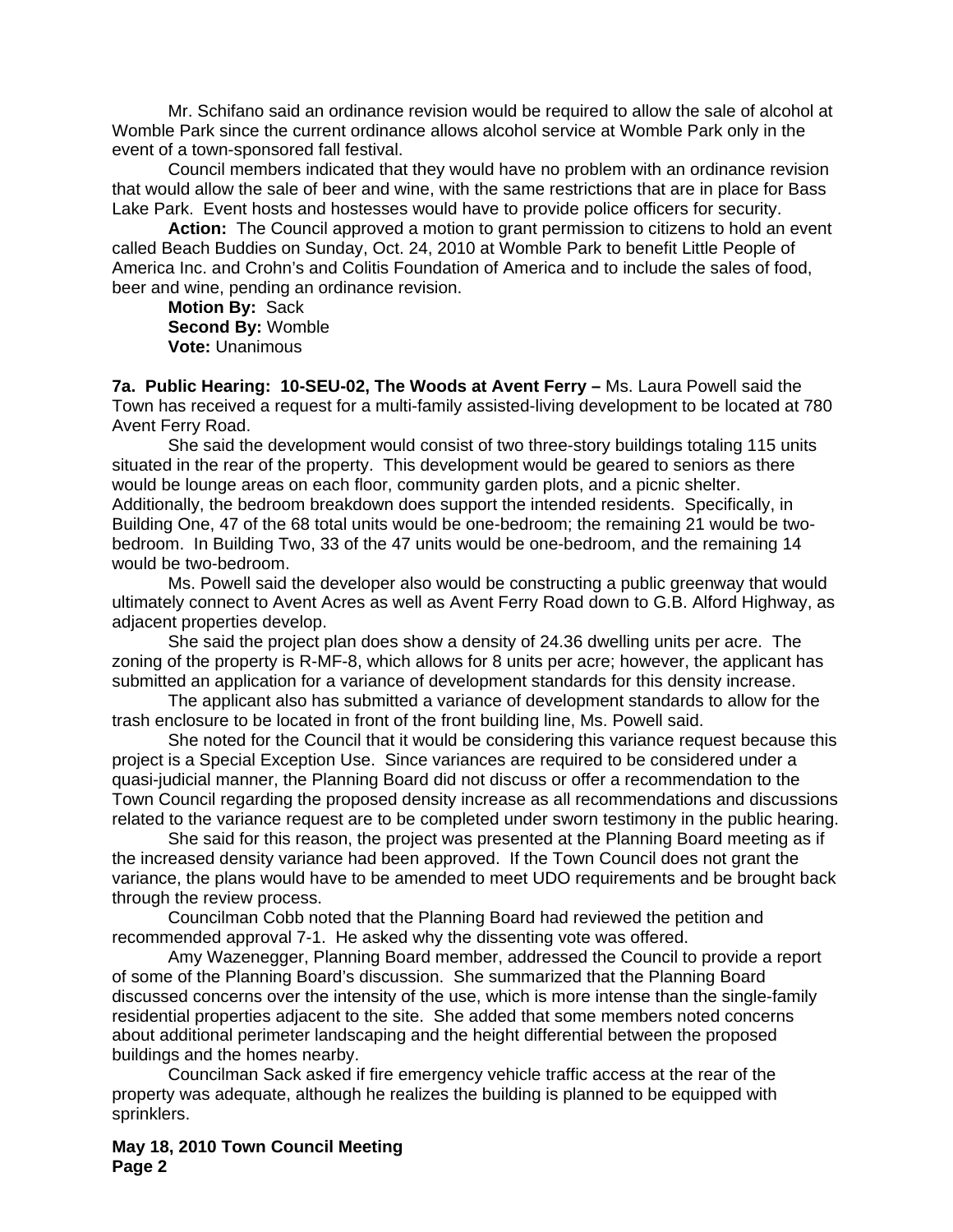Ms. Goodson responded that staff had brought up the same question, and the plan does meet building codes and development standards because the building is sprinkled. Staff broached the subject with the developers, who said they did not feel there was room on the site for a change in the layout. Because the buildings are to be equipped with fire suppression sprinklers, developers and staff feel the site layout is acceptable.

Councilman VanFossen asked if the trash enclosure gate could be changed from wood to metal. The developer said yes.

 With that explanation completed, Mayor Sears opened the public hearing to accept sworn testimony. The following testimony was recorded under oath administered by the Deputy Town Clerk:

Scott Reddinger, applicant - Mr. Reddinger explained that, to accommodate suggestions by staff and the planning board, hardiplank exterior material would replace the proposed vinyl siding; additional brick would be used; a greenway will be constructed through the property and fencing and additional landscaping would be provided.

Mr. Reddinger said that added expenses to upgrade the finish and pay impact fees that are anticipated would require a new plan that would reduce the number of units in order to make the project financially viable. He said the new plan shows 64 units instead of 68.

He introduced project architect Don Tyus who provided new elevations.

Don Tyus, architect -- Mr. Tyus said the elimination of four units from the top story of the building results in a more interesting, varied roofline. He went into detail about the geriatric floor plans, common spaces and storage areas. The result is actually a more attractive building plan.

Council members commented that the revised elevations were much more appealing than the original building designs.

Mr. Dean asked if impact fees had been worked out with staff.

Mr. Reddinger said he had initial numbers, although he hoped to see what could be done to reduce them.

Ms. Sudano said that fees noted during the public hearing were not those she remembered from meetings

Tracy Parrott – Mr. Parrott, engineer for the project, said he recalled fees in the \$410,000 range.

Ms. Sudano said she believed the fee figure was higher.

At this time, Mr. Schifano noted that talk of fees probably was not appropriate for the public hearing setting.

There being no further testimony, the public hearing was closed.

 **Motion #1:** The Council approved a motion to make and accept the findings of fact to be recorded in the minutes for a variance from the Unified Development Ordinance Section 2.06 B. 1. Development Standards, to allow for an increased density of 17 dwelling units per acre for Special Exception Use Petition #10-SEU-02 for The Woods at Avent Ferry as submitted by RHA Housing.

*A variance may be granted by the Board if competent and substantial evidence is presented by the applicant which persuades the Board to either reach each of the following conclusions independently or be reasonably able to meet these conclusions upon implementation of conditions by the Board:* 

**1**. There are practical difficulties or unnecessary hardships that would result from carrying out the strict letter of the UDO. The Board may reach this conclusion if it finds each of the following:

**a.** Based on the size, shape, topography, location, or surroundings, the applicant is prohibited from enjoying the same privileges as other properties in the vicinity and zoning classification in which the property is situated when the UDO is strictly applied;

**b.** The hardship of which the applicant complains results from unique circumstances related to the applicant's property;

**c.** The hardship results from the application of the UDO to the property;

**d.** The hardship is not the result of the applicant's own actions; and,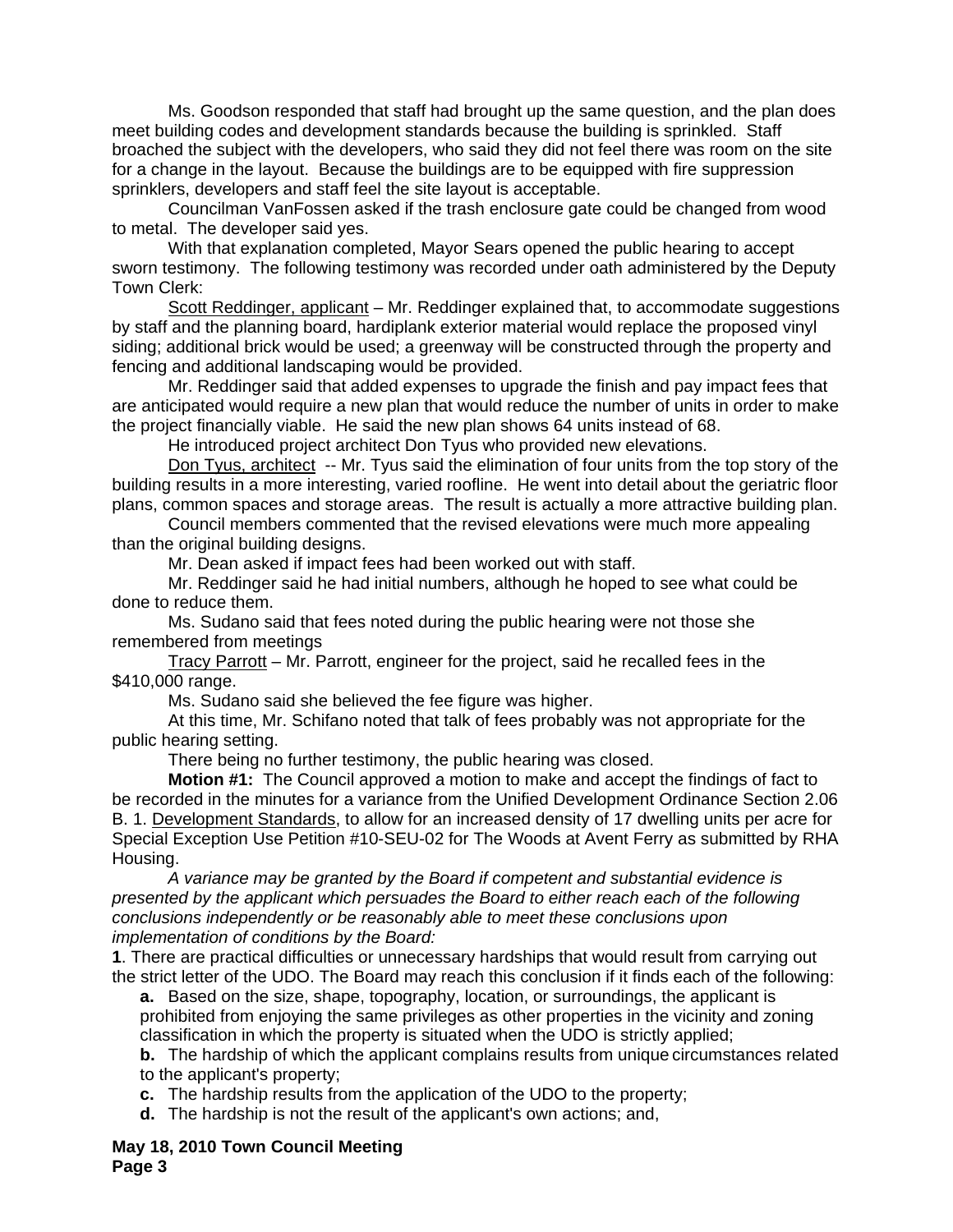**e.** The variance if granted must be the absolute minimum needed in order to correct the hardship.

**2**. The variance is in harmony with the general purpose and intent of the UDO and preserves its spirit.

**3**. Granting the variance assures the public safety and welfare and does substantial justice.

**Motion By:** VanFossen **Second By:** Womble **Vote:** Unanimous

**Motion #2:** Having made the necessary findings of fact, the Council approved a motion to approve Variance #10-VAR-06 from the Unified Development Ordinance Section 2.06 B. 1. Development Standards, to allow for an increased density of 17 dwelling units per acre as specifically requested for and limited to Special Exception Use Petition #10-SEU-02 for The Woods at Avent Ferry as submitted by RHA Housing.

**Motion By:** VanFossen **Second By:** Cobb **Vote:** Unanimous

**Motion #3:** The Council approved a motion to make and accept the findings of fact to be recorded in the minutes for a variance from the Unified Development Ordinance Section 2.08 A. 3. i. (2) to allow for a solid waste enclosure to be allowed between the front lot line of the primary building and the front lot line for Special Exception Use Petition #10-SEU-02 for The Woods at Avent Ferry as submitted by RHA Housing.

*A variance may be granted by the Board if competent and substantial evidence is presented by the applicant which persuades the Board to either reach each of the following conclusions independently or be reasonably able to meet these conclusions upon implementation of conditions by the Board:* 

**1**. There are practical difficulties or unnecessary hardships that would result from carrying out the strict letter of the UDO. The Board may reach this conclusion if it finds each of the following:

**a.** Based on the size, shape, topography, location, or surroundings, the applicant is prohibited from enjoying the same privileges as other properties in the vicinity and zoning classification in which the property is situated when the UDO is strictly applied;

**b.** The hardship of which the applicant complains results from unique circumstances related to the applicant's property;

**c.** The hardship results from the application of the UDO to the property;

**d.** The hardship is not the result of the applicant's own actions; and,

**e.** The variance if granted must be the absolute minimum needed in order to correct the hardship.

**2**. The variance is in harmony with the general purpose and intent of the UDO and preserves its spirit.

**3**. Granting the variance assures the public safety and welfare and does substantial justice.

**Motion By:** VanFossen **Second By:** Sack **Vote:** Unanimous

**Motion #4:** Having made the necessary findings of fact, the Council approved a motion to approve Variance #10-VAR-07 from the Unified Development Ordinance Section 2.08 A. 3. i. (2) to allow for a solid waste enclosure to be allowed between the front lot line of the primary building and the front lot line as specifically requested for and limited to Special Exception Use Petition #10-SEU-02 for The Woods at Avent Ferry as submitted by RHA Housing.

**Motion By:** VanFossen **Second By:** Sack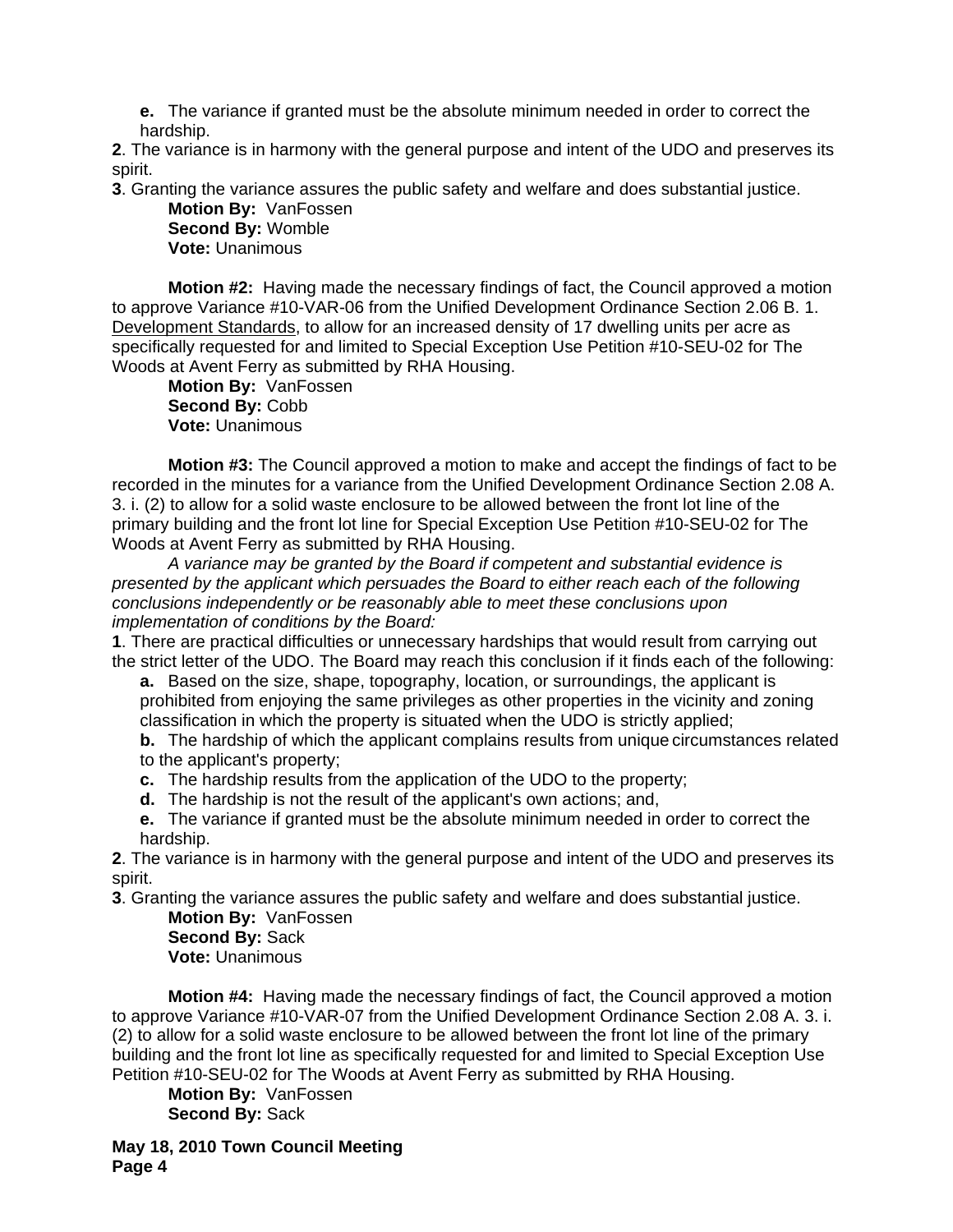### **Vote:** Unanimous

**Motion #5:** The Council approved a motion to make and accept the findings of fact to be recorded in the minutes for Special Exception Use Petition #10-SEU-02 for The Woods at Avent Ferry to allow for an assisted living facility in the R-MF-8 Residential District as submitted by RHA Housing, Inc. Project Number 10-0026, dated 5/4/2010.

*A special exception use may only be granted upon the presentation of sufficient evidence to enable a written determination that:* 

- a. The proposed use will not be injurious to the public health, safety, comfort, community moral standards, convenience or general welfare;
- b. The proposed use will not injure or adversely affect the adjacent area;
- c. The proposed use will be consistent with the character of the district, land uses authorized therein, and the Town of Holly Springs Comprehensive Plan;
- d. The proposed use shall conform to all development standards of the applicable district (unless a waiver of such development standards is requested as part of the special exception use petition and approved as set forth above, in which case the proposed use shall conform to the terms and conditions of such waiver).
- e. Access drives or driveways are or will be sufficient in size and properly located to: ensure automotive and pedestrian safety and convenience, traffic flow as set forth in Section 7.09 – Pedestrian Circulation and Vehicular Area Design; and, control and access in case of fire or other emergency;
- f. Off-street parking areas, off-street loading areas, trash enclosures, trash pick-up and removal, and other service areas are located so as to be safe, convenient, allow for access in case of emergency, and to minimize economic, glare, odor, and other impacts on adjoining properties and properties in the general neighborhood;
- g. The lot, building or structure proposed for the use has adequate restroom facilities, cooking facilities, safety equipment (smoke alarms, floatation devices, etc.), or any other service or equipment necessary to provide for the needs of those persons whom may work at, visit or own property nearby to the proposed use;
- h. Utilities, schools, fire, police and other necessary public and private facilities and services will be adequate to handle the needs of the proposed use;
- i. The location and arrangement of the use on the site, screening, buffering, landscaping, and pedestrian ways harmonize with adjoining properties and the general area and minimize adverse impacts; and,
- j. The type, size, and intensity of the proposed use (including but not limited to such considerations as the hours of operation and numbers of people who are likely to utilize or be attracted to the use) will not have significant adverse impacts on adjoining properties or the neighborhood.

**Motion By:** VanFossen **Second By:** Womble **Vote:** Unanimous

*A* c*opy of Special Exception Use Petition 10-SEU-02 addressing the findings of fact is incorporated into these minutes as addendum pages.* 

**Motion #6:** Having made the necessary findings of fact that the project meets the requirements to be granted a Special Exception Use, the Council approved a motion to approve Special Exception Use Petition #10-SEU-02 for The Woods at Avent Ferry as submitted by RHA Housing, Inc. Project Number 10-0026, dated 5/4/2010 with the following conditions.

- 1. Prior to construction drawing submittal the following items must be addressed or included with the  $1<sup>st</sup>$  construction drawing submittal:
	- a. The Final Gravity Sewer Line Sizing Report must be submitted. (*The report should include all lines that are stubbed to adjacent upstream properties. Include calculations to*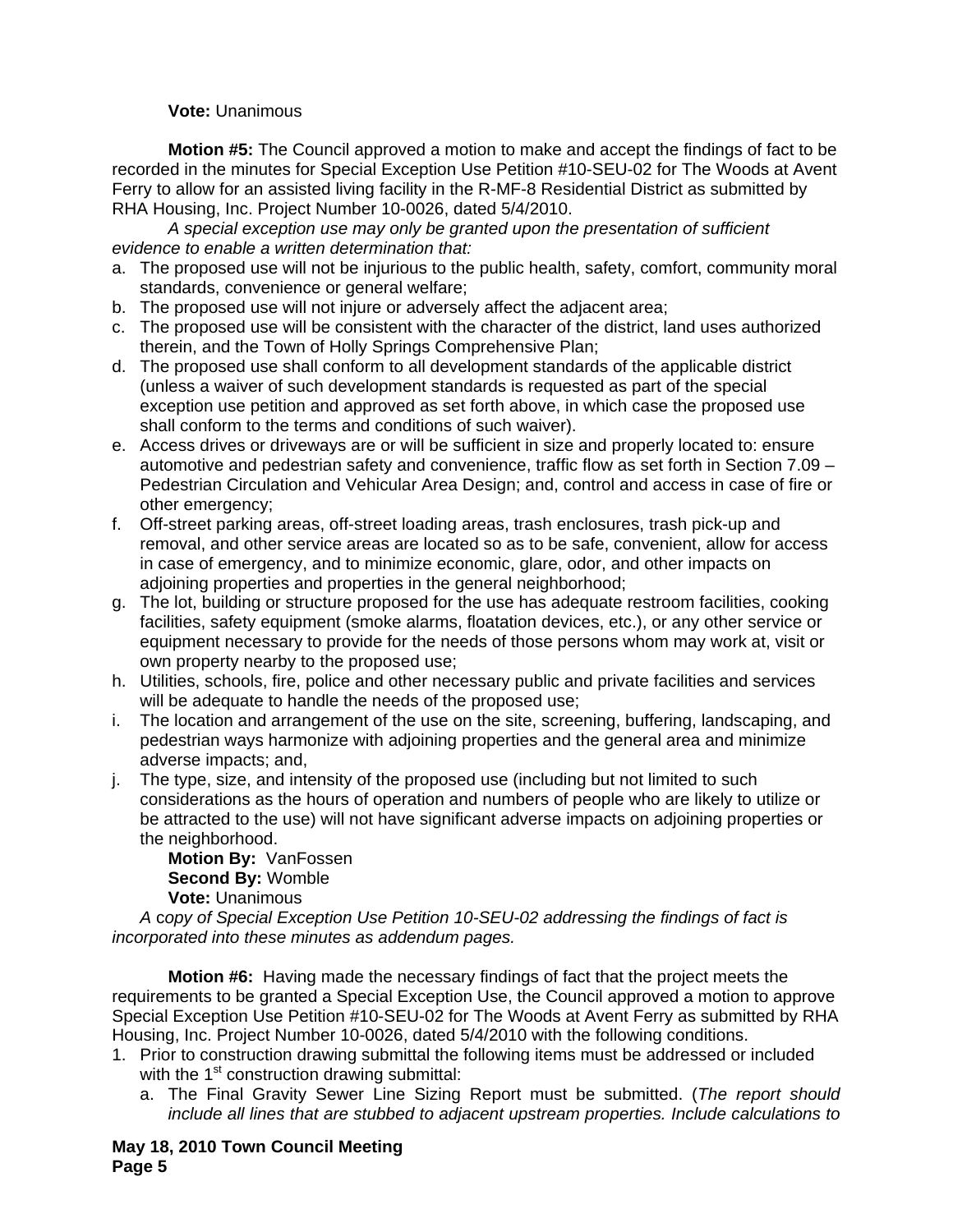*document line sizes, adequacy of proposed sanitary sewer lines to serve all future upstream development.)*

- b. Offsite right-of-way and any necessary construction easements as well as the offsite sewer easements to tie to the existing gravity sewer in Marmalade Court need to construct Cotten Lane as well as the offsite sewer easements to tie to the existing gravity sewer in Marmalade Court must be dedicated
- c. Riser Room location must be revised to meet section 6.07 of the Engineering Design and Construction Standards.
- 2. Prior to construction drawing approval the following items must be addressed:
	- a. This project can not result in a rise to the 100 yr. water surface elevation downstream of this project. An evaluation of the 100 yr. water surface elevation will be required before construction drawings are approved.
	- b. Approval of the Stormwater Management Plan is required prior to construction drawing approval or a land disturbance permit being issued.
	- c. This project will be required to meet the Town of Holly Springs NPDES Ph. II Post Construction Stormwater Ordinance.
	- d. Payment of the Stormwater Fee-in-Lieu will be required.

Stormwater Performance and Maintenance Sureties, information for the BMP including draft Operation and Maintenance Agreement (Form 16024), and PE cost estimate for the

stormwater performance surety of the BMP is required prior to construction drawing approval. 3. \* Prior to building permit, the trash enclosure gates will be modified to metal or other appropriate material.

4. \* The revised architectural drawings shall be submitted to the Department of Planning and Zoning for administrative approval

**Motion By:** VanFossen **Second By:** Womble **Vote:** Unanimous

 $* =$  conditions added during the meeting

**8. Consent Agenda:** The Council approved a motion to approve all items on the Consent Agenda. The motion carried following a motion by Councilman Sack, a second by Councilman VanFossen and a unanimous vote. The following actions were affected:

8a. Minutes – The Council approved minutes of the Council's regular meetings held April 20 and May 4, 2010.

8b. Budget Amendment Report – The Council received a monthly report of amendments to the FY 2009-10 budget approved by the town manager. *A* c*opy of the budget amendment report is incorporated into these minutes as an addendum page.* 

8c. Town of Apex Inspection Services Agreement - The Council ratified an interlocal agreement with the Town of Apex for inspections services.

8d. Braxton Village Sign Hold Harmless Agreement - The Council approved an indemnification agreement for a Braxton Village subdivision sign.

8e. Resolution 10-14 – The Council adopted Resolution 10-14 declaring certain personal property to be surplus to the needs of the Town and authorizing the disposal of said property. *A*  c*opy of Resolution 10-14 is incorporated into these minutes as an addendum page.* 

**9a. FY 2010-11 Budget** – Mr. Dean presented his recommended FY 2010-11 Town budget for the Council's review, together with his annual budget message. Both the General Fund and Utility Funds are balanced based on projected revenues for the coming year with a 41.5-cents tax rate.

 Other highlights of the budget proposal's General Fund and Utility Fund Revenues and Expenses, he said, are:

**Revenues – General Fund**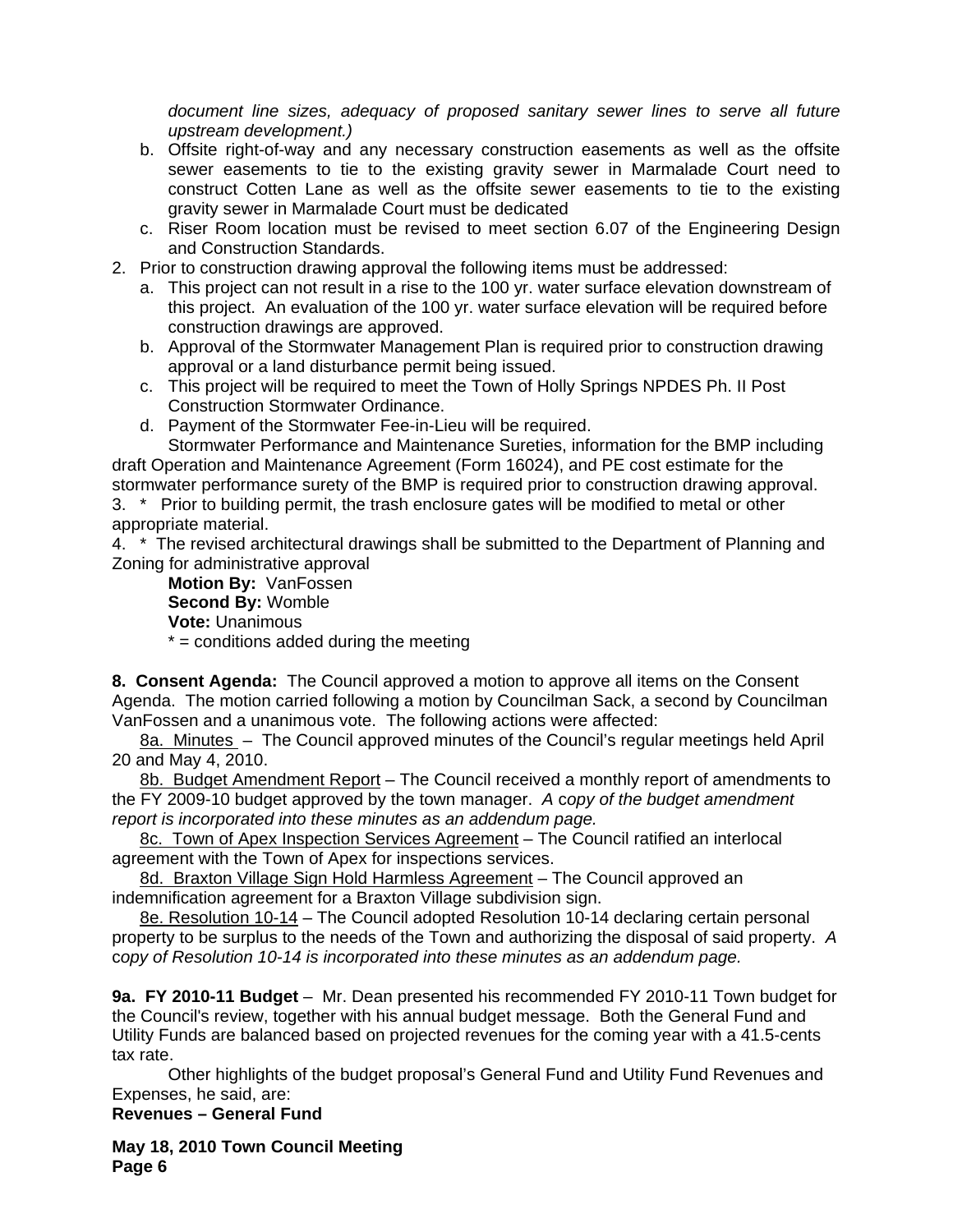- A. Ad Valorem Taxes: Figures are based on a 99% collection rate with an approximate tax base of \$3,062,700,000 keeping the existing tax rate at \$0.415 per \$100 valuation.
- B. State Revenues: The state-shared revenues are estimated based primarily on 2008-09 collections. The legislature still is in session, and though the state has not given any indications that it will make changes in local government line items, we will need to be aware that these numbers could be impacted.
- C. Solid Waste Fees: There is a \$0.60 increase in monthly garbage collection fees. The new monthly fee will be \$8.75. There is a \$0.40 Increase in recycling fees. The monthly recycling fee will remain \$3.65. No increase in yard waste fees. The monthly fee will remain \$2.00.
- D. Fund Balance: We have not appropriated any funds from Fund Balance.

# **Revenues – Utility Fund**

- A. Water & Sewer Rates: An increase of \$1.00 per customer to the water and sewer monthly access fee and a 4% increase to the existing water rate and 6% to the existing sewer rate is proposed in the FY 2010-2011 budget. This increase is needed to cover the debt for the WWTP expansion project, the Regional WRF and water capacity purchase from Harnett County.
- B. Fund Balance: We have not appropriated any funds from Fund Balance.

# **Expenditures – General Fund**

- A. All capital items have been appropriated, and a list has been provided of each department's requests for your review.
- B. Seven (7) new positions are proposed in the General Fund: Two (2) Police Officers and a School Resource Officer in Law Enforcement; Three (3) Fire Fighters (2 half-year) in Fire/Rescue; and a Recreation Program Specialist (half-year) in Parks & Recreation.
- C. This budget includes contributions to nonprofit organizations of \$15,000 to be designated as the Council so desires, a \$35,000 contribution to the Holly Springs Chamber of Commerce, \$5,000 contribution to TRACS and \$10,000 to Hospice of Wake County, totaling \$65,000.
- D. In order to better account for costs in the various funds, we have proposed an operating transfer to move \$575,000 for the expansion of the Water & sewer infrastructure for Economic Development purposes. This move will free up money in the Utility Fund to help cover future debt payments for both the wastewater treatment plant expansion and expansion of the Harnett County water system.
- E. Effective July 1, 2010; we move the EMS services to Wake County. Wake County has agreed to purchase the Town's new ambulance and will pay a portion of the utilities at the Holly Springs Fire Station.
- F. Pursuant to the study conducted by FMI, we are recommending reclassification of one of the existing positions in the IT department to a director's level, and redefining the two existing positions. This change will not require any new positions, but will add an additional \$35,000 in salaries and benefits to competitively advertise the proposed new position
- G. We are recommending the allocation of \$70,000 for an update to our Transportation Improvement Plan, with funds transferred from Street Reserves.
- H. Attached is a list of pending projects we have previously discussed at this year's winter retreat. All of these will be considered for funding with reserve funds during the budget year by the Town Council. By doing this we are not restricting the operating budget, but can review on a case by case basis. We will have more in-depth information at the upcoming budget work session.
- I. All debt service requirements have been appropriated in this budget to meet our debt obligations. The statement of debt is included for your review. We are recommending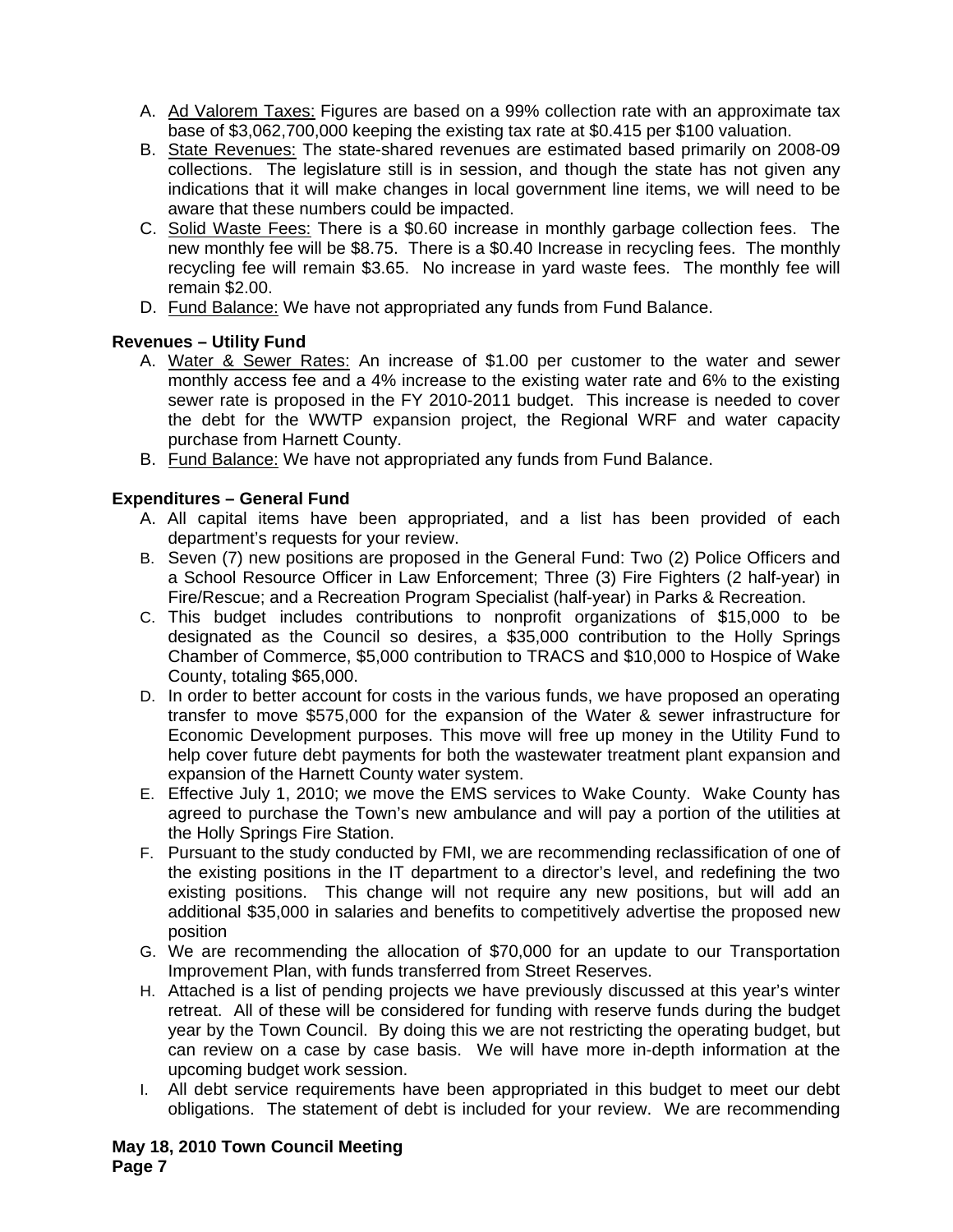that we utilize some of the \$2,650,000 grant from NCDOT to pay off the remainder of the Intersection Project debt which amounts to \$1.7 million and will free up nearly \$490,000 from the annual budget.

## **Expenditures – Utility Fund**

- A. All capital items have been appropriated and a list of each department's requests is provided for your review.
- B. No new positions have been proposed in the Utility Fund
- C. All debt service requirements have been obligated in the FY 2009-2010 budget. A statement of debt is included for your review. Over the last five (5) years, we have been placing funds in reserve to cover the cost of the WWTP debt, and for that reason we are using \$1.3 million for the debt payment next year. With the savings received from the adjustment to the Raleigh water contract (\$400,000), and with the additional revenues expected from both commercial and industrial customers, this number will be reduced drastically in future budgets, but it is needed this year.

### **Other Highlights**

The salary requirement for next year does not include a cost of living adjustment (COLA). Funding is provided in each department for merit/performance pay in the amount of 2% of salaries. The salary budget also includes a 5% 401(k) contribution and longevity benefits and a State mandated increase in Retirement of 1.51%. We are leaving open the possibility of an increase in merit should revenues become strong.

Employee health insurance has been budgeted at a 3.9% increase in the rates for next year with no plan design changes.

With the current economic environment, our goal is to create a budget that will maintain and improve services to citizens while still controlling the costs for these services. I feel the Town of Holly Springs has a solid and conservative budget for next year.

### *End of Budget Message*

Mr. Dean said the Council needs to set aside a special meeting night in May or June when Council member questions and suggestions for revisions to the budget plan can be discussed.

**Action:** The Council approved a motion to set a special meeting of the Town Council for 4:30 p.m. Tuesday, June 1, 2010 in the Holleman Room of Town Hall for the purpose of discussing potential adjustments to the proposed FY 2010-11 budget.

**Motion By:** Sack **Second By:** Womble **Vote:** Unanimous.

**9b. Ordinance 10-07, FY 2010-11 Water and Sewer Rates –** Mr. Dean explained that recently the Town Council held a public hearing on the question of obtaining installment financing for the \$10 million needed to finish the wastewater treatment plant expansion project. Mr. Dean explained when staff approached the Local Government Commission with the Town's application, the LGC said an alternate type of financing would be required because the wastewater treatment plant cannot be used as collateral for a loan since it generates revenue that is the security for a previous revenue bond issued in 2008.

 He said the Town can finance its payment obligations through the use of another revenue bond, which is payable solely from the operating revenues of the Town's utility system.

 In order for the Town to use a revenue bond, the LGC is going to want to see evidence that the Town can cover its obligations through its revenues; therefore, staff requests that proposed Ordinance 10-07 setting the Town's water and sewer rates for FY 2010-11 be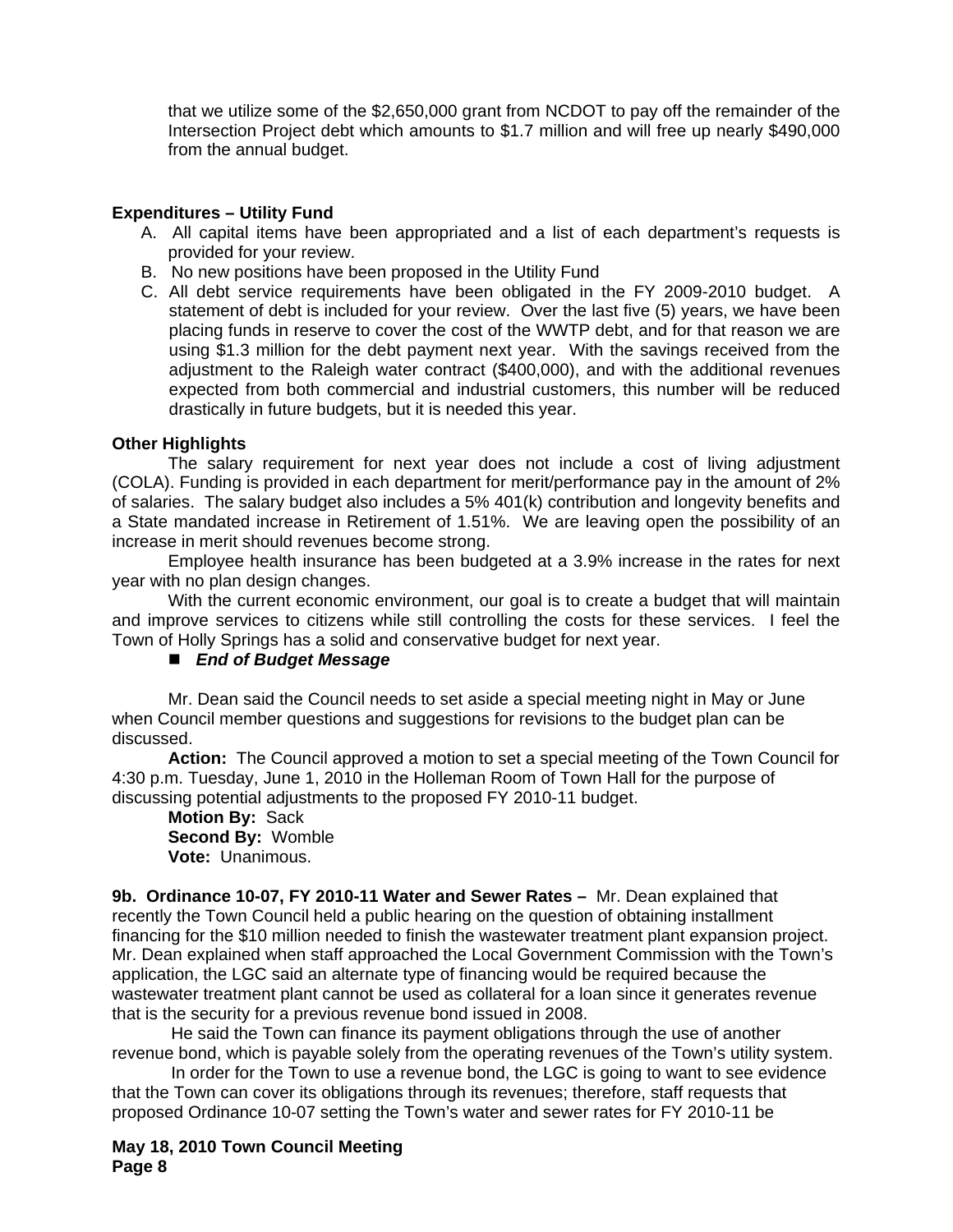adopted. Mr. Dean said this ordinance generally would be presented for consideration with the annual budget in June, but staff requests early adoption so that an application to the LGC can be made and the process to finance \$10 million can begin.

 He said Council members will note that the ordinance contains bolded text that represents increases in the rates and access fees. These rate increases are necessary, regardless of whether the town issues revenue bonds, Mr. Dean said. He added that the Town had planned in years past to incrementally increase water and sewer rates over the years in order to put funding in place to pay for infrastructure. The incremental increases were preferable to waiting until this year to put a single huge increase in place.

 Mr. Dean said the ordinance would put into place a \$1 increase in the access fee for both water and sewer and an overall rate increase of 4% for water and 6% for sewer. Unchanged is the rate for the highest level of water use, irrigation rates and reuse rates.

 Mr. Dean stressed that it is important to remember that these rate increases are scheduled increases that are necessary to pay for the infrastructure the town has in place.

Councilman Womble asked if water rates would ever reach the point when they would be reduced.

Mr. Dean said if the Town attracts a major industrial user or a municipal user, then the rates very well could be reduced. In the meantime, the Town faces the debt for the infrastructure it has put in place.

Councilman VanFossen said he would vote for the motion but it pains him to do so. He said he understands that it must be done, but he intends to hold staff to the task of doing everything possible to reduce rates in the future.

**Action:** The Council approved a motion to adopt Ordinance 10-07 setting the water and sewer rates for the fiscal year beginning July 1, 2010.

**Motion By:** Sack **Second By:** VanFossen **Vote:** Unanimous

A c*opy of Ordinance 10-07 is incorporated into these minutes as addendum pages.*

**9c. Town Revenue Bonds -** Mr. Dean said adoption of Resolution 10-15 would begin the town's procedural maneuvers to issue revenue bonds to fund the last portion of the Town's wastewater treatment plant expansion project.

He said the resolution, among other things, designates the Town's bond counsel for this project as the Sanford-Holshouser LLP law firm.

 Mr. Dean said the resolution also: sets out findings of fact to be made by the Council in accordance with Local Government Commission guidelines; it authorizes an application to the LGC for approval to issue the revenue bonds; it states that the Town's finance officer has received a preliminary proposal from BB&T Bank to purchase the revenue bonds, subject to LGC approval and a future resolution of the Council accepting the final terms; and it provides for reimbursement to the Town of expenditures made in advance of the financing to be provided by the financing.

**Action:** The Council approved a motion to adopt Resolution 10-15 to begin the town's process of issuance of revenue bonds for the final portion of the financing needed for the wastewater treatment plant expansion.

**Motion By:** VanFossen **Second By:** Womble **Vote:** Unanimous

**10. Other Business:** Mayor Sears reported that on Saturday, May 15, Kids Appreciation Day was held at Womble Park, and it was a rousing success. He reported on the Sunday Jog for John benefitting a local teenager who was seriously injured and left a quadriplegic. He said 700